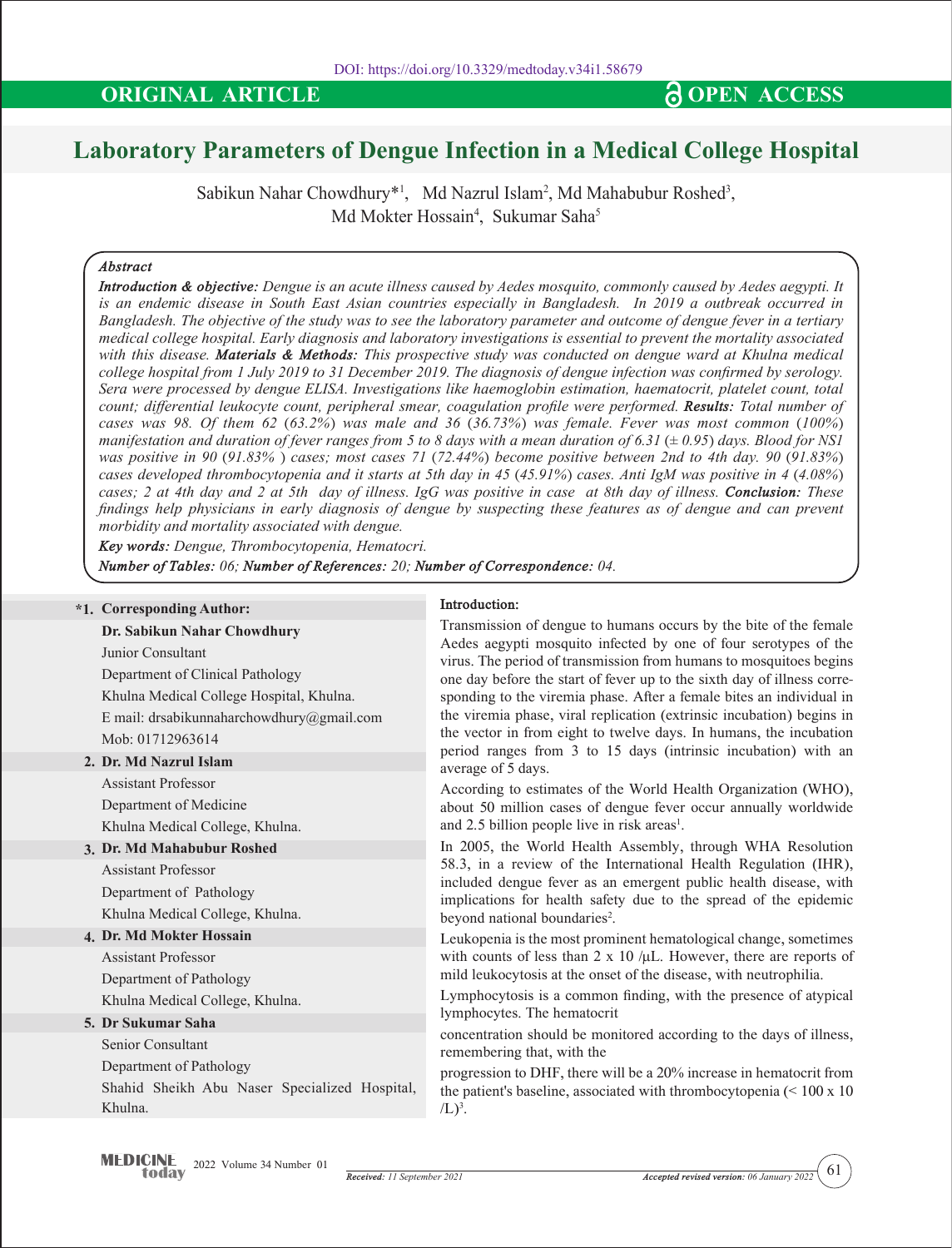Of biochemical variables, the most frequent changes occur in liver function tests such as in serum aspartate aminotransferase (AST), serum alanine aminotransferase (ALT), Gamma-glutamyl transpeptidase and alkaline phosphatase levels, and serum albumin concentrations<sup>4</sup>.

In this context, the present study aimed to assess the biochemical and hematological dynamics of patients with dengue fever in order to increase the sensitivity of the screening by healthcare professionals in the most serious cases and to try to identify laboratory markers that may indicate this evolution.

The objective of this study was to assess the laboratory parameter of the dengue infection in a tertiary hospital.

#### **Materials and Methods:**

It was a prospective observational study. The whole number of patients included in our study was 98 ( $n = 98$ ). The study period was from 1 July 2019 to 31 December 2019.

Confirmed cases of dengue fever admitted in Dengue isolation ward of Khulna medical college hospital were taken into account by purposive sampling method. All patients were with positive dengue tests, either NS1 antigen or IgM, IgG. Patients who were positive for malaria, meningitis, and enteric fever were excluded from the study.

The patient was examined in detail for various clinical signs like pallor, icterus, cyanosis, lymphadenopathy, edema feet, edema face, and signs of dehydration like weak and thready pulse, sunken eyes etc, conjunctival congestion, and presence of rashes over the body. Detailed examination was also done for search of signs of bleeding manifestations like Purpura, Petechiae, ecchymoses, low blood pressure i.e. hypotension, cold and clammy peripherals, etc.

Cases were followed up daily for the clinical and laboratory parameters. Blood parameters were monitored every day till remarkable improvement seen clinically and haematologically. TC of WBC, Total Platelet Count, Hb, haematocrit, for each patient were recorded. Daily vitals were monitored. Chest X-ray, ultrasonography, and liver function tests were done on selected cases.

The patients were treated with oral paracetamol, intravenous fluids, blood and platelet transfusion, and inotropes when necessary. The frequency of various signs and symptoms and the laboratory tests were calculated.

The results were tabulated and correlated. The outcomes were recorded.

#### **Results:**

Total number of cases was 98. Of them 62 (63.2%) was male and 36 (36.73%) was female. The male-female ratio was 1.7: 1. Most of the patients 27 (27.55%) was in the age group of 21-30 years. followed by 13-20 years (25.53%).

Most of the patient 62 (63.2) attacked at the month from June to October. Average Hospital stay was  $7.4$  ( $5$  1.26) days. Duration of fever ranges from 5 to 8 days with a mean duration of 6.31 ( $\pm$  0.95) days.

Blood for NS1 was positive in 90 (91.83% ) cases; most cases 71 (72.44%) become positive between 2nd to 4th day. Among them 31 (31.63%) become positive at 3rd day of fever followed by 20 (20.40%) cases in 2nd day ; 20 (20.40%) cases in 4th day; 13 (3.26%) cases 5th day, 5 (5.10%) cases in 1st day ; 1 (1.02%) case 6th day.

**Table-I: NS 1 in Dengue patients**.

| Day | No | Percentage |
|-----|----|------------|
|     |    | 5.10       |
|     | 20 | 20.40      |
|     | 31 | 31.63      |
|     | 20 | 20.40      |
|     |    | 5.10       |
|     |    | 1.02       |

Anti IgM was positive in 4 (4.08%) cases; 2 at 4th day and 2 at 5th day of illness. Ig G was positive in 1 case at 8th day of illness.

#### **Table-II: IgM in dengue patients.**

| Dav | Percentage |
|-----|------------|
|     |            |
|     |            |

Total count of WBC was normal in 73 (74.48%) cases but among them in 50 (51.02%) cases it in lower limit. (4000-5000 /cc). Leucopenia was found in 21 (21.48%) cases and leukocytosis in 4 (4.08%) cases.

### **Table -III: Total count of WBC.**

| Total count of WBC | No | Percentage |
|--------------------|----|------------|
| < 4000             | 21 | 21.48%     |
| $>$ 4000 - 5000    | 49 | 50 $\%$    |
| $>$ 5000- 11000    | 24 | 24.48%     |
| >11000             |    | 4.08%      |

90 (91.83%) cases developed thrombocytopenia. Platelet count starts declining at 5th day in 45 (45.91%) cases; 20 (20.40%) cases at 4th day; 15 (15.30%) cases at 6th day; 10 (10.20%) cases at 3rd day. Lowest platelet count was at 6th day in 41 (41.83%) cases, 7th day in 31 (31.63%) cases; 5th day in 18 (18.36%) cases.

#### **Table-IV: Day of lowest platelet count.**

| Day | No | Percentage |
|-----|----|------------|
|     | 18 | 18.36      |
|     |    | 41.83      |
|     |    | 31.63      |
|     | 03 | 3.06       |

#### **Table-V: Hct value in dengue cases.**

| Male      |    |                  |
|-----------|----|------------------|
| Value     | No | Percentage       |
| <42       | 47 | 47.95            |
| $42 - 54$ | 15 | 13.30            |
| > 54      | 0  | $\left( \right)$ |
| Female    |    |                  |
| Value     | No | Percentage       |
| $<$ 38    | 30 | 38.77            |
| 38-46     | 3  | 3.06             |
| >46       | 3  | 3.06             |

SGPT was increased in 53 (54.08%) cases. In 40 (40.81) % cases values between 41-80 and 13 (13.26%) cases above 80. S creatinine was increased in 20 (20.40%) cases.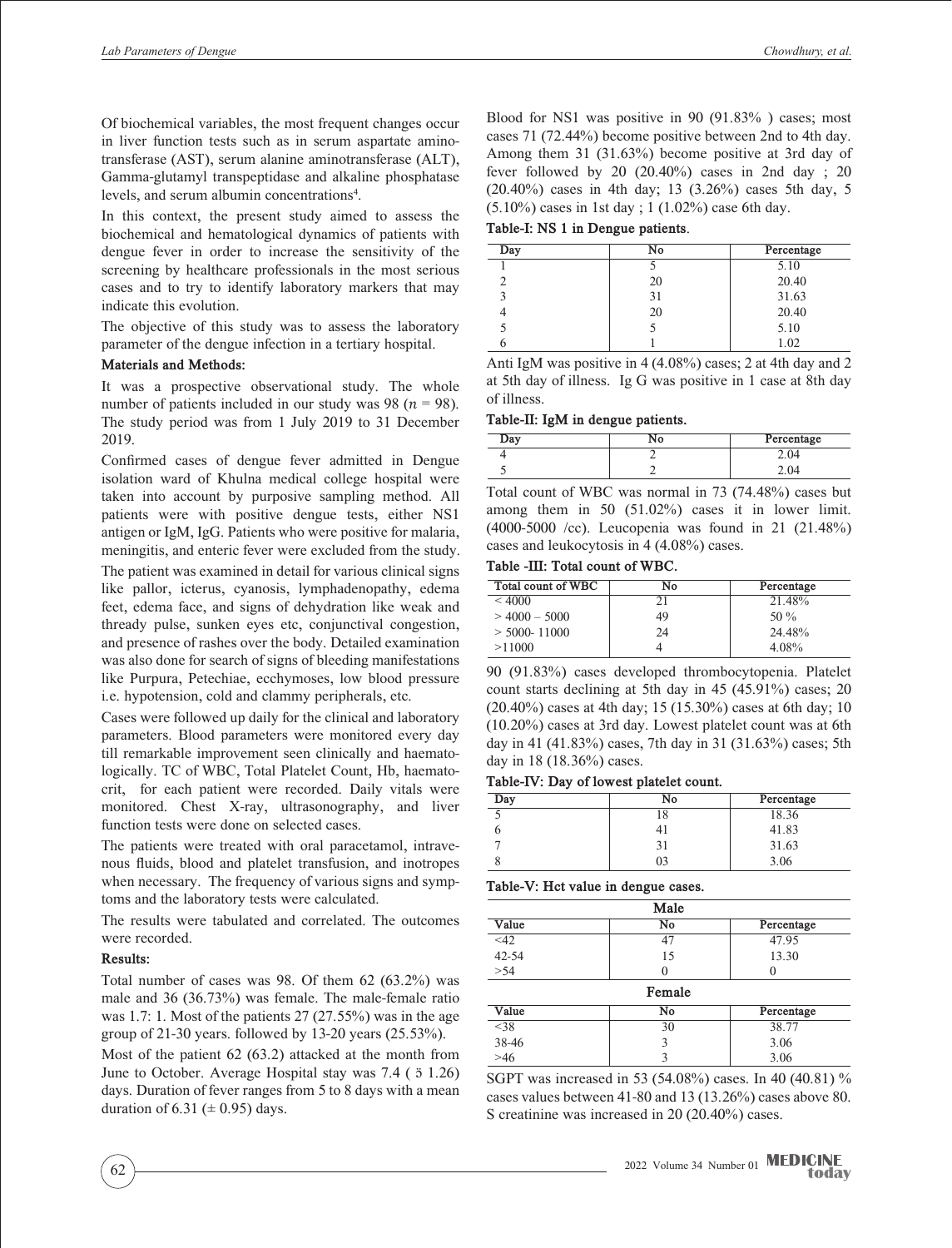#### **Table-VI: SGPT in Dengue cases.**

| <b>SGPT</b> | No  | Percentage |
|-------------|-----|------------|
| $-40$       | 40  | 45.91      |
| $41 - 80$   | 40  | 40.81      |
| $-100$      | 1 ว | 13.26      |

Transfusion was given in 15 (15.30%) cases. Among them Blood transfusion was given in 12 (12.24%) cases & Platelet transfusion was given in 3 (3.06%) cases. Complete recovery was in 96 (97.95%) cases and Death 2 (2.04%) cases.

## **Discussion:**

Dengue is a flaviviral infection of humans spread by Aedes Aegyptii mosquito which breeds more commonly in stored clean waters<sup>1</sup>. This RNA virus has four types namely Type 1–4. Involvement of younger age group is an indicator of higher incidence of infection <sup>5</sup>.

Dengue fever is an infectious disease which is difficult to distinguish from other viruses prevalent in our region as there are no specific markers that can diagnose the disease early. Because it is a disease that can evolve with serious consequences and even be fatal, this study aimed at analyzing epidemiological data and laboratory dynamics in order to try to identify biomarkers that are predictive of severity.

In our study male was more common than female. The male to female ratio was 1.7: 1. In a study by Aswari Raut<sup>6</sup> male was 75% and female 25%. According to Quader Ahmed et al.7 dengue fever occurs more in male patients than their female counterparts.

Most of the patients (53%) was between age 13-30 years. This finding is similar to a study by Syed Reazul Hasan<sup>8</sup> where 58.89% cases were within 13-30 years of age. Average Hospital stay was 7.4 ( $\pm$  1.26) days. In a study by Ghazala<sup>9</sup> mean duration was 6 days.

Fever was most common presentation 100%. Mohan Kashinkunti et al.<sup>10</sup> suggests that fever was the most common presenting symptom (100%) in and around India. In our study duration of fever ranges from 5 to 8 days with a mean duration of 6.31 ( $\pm$  0.95) days.

Blood for NS1 was positive in 90 (91.83%) cases & Anti IgM was positive in 4 cases; most cases 71 (72.44%) of NS1 become positive between 2nd to 4th day. Among them majority cases 31 (31.63%) of NS1 become positive at 3rd day of fever; 2 at 4th day and 2 at 5th day of illness. In the study done by Metha et al.<sup>11</sup> 52% cases were positive for NS1Ag while 41% and 26% were positive for IgG and IgM respectively.

Total count of WBC was normal in 73 (74.48%) cases but among them in 50 (51.02%) cases is at the lower end of normal limit. (4000-5000 /cc). Leucopenia was found in 20 (20.40%) cases and leukocytosis in 4 (4.08%) cases. Leucopenia was present in 9.3% cases in a study by ABM Shahidul Alam12.

Thrombocytopenia was very common (91.83%) in our study also in other studies<sup>6</sup>. Platelet count started declining in most cases (45.91%) at 5th day. Lowest platelet count was at 6th day in 30 cases, 7th in 21 cases; 5th in 18 cases.

In a study by  $K.T.D.$  Thai<sup>13</sup> platelets began to drop below 100,000/mm3 from day 4 of the disease and both tended to recover on day 9.

Mean Hct value is  $40.13$  ( $\pm$ 5.02). In our study no significant changes were found in Hct. This finding is contradictory to most of the studies<sup>14,15</sup>. SGPT was increased in 53 (54.08%) cases. In 40 (40.81) % cases values between 41-80 and 13 (13.26%) cases above 80. in a study by Nayak et al<sup>16</sup> liver involvement was noted among 97.33%. S creatinine was increased in 20% cases.

Blood transfusion was needed in 12 cases and Platelet transfusion needed in 3 cases. These findings similar to a study by Tewari KN et al<sup>17,18,19</sup>. Complete recovery in  $96$ (97.95%) cases and Death in 2 cases. In several studies the mortality was found to be approximately  $10\%^{8,20}$ .

## **Conclusion:**

We identified important clinical presentations and useful CBC parameters to enable the differentiation of dengue patients from other patients with other causes of acute febrile illness. Dengue infection has a wide spectrum of clinical manifestations. A high index of suspicion for early diagnosis, monitoring and prompt fluid management and supportive treatment can decrease case fatality rate significantly. In our study we have enlisted all the necessary investigations. This study will elaborate knowledge about the disease and will improve the outcome. An accurate diagnosis using these data will enable further investigation to be tailored and early treatment for the patient.

#### **Conflicts of Interest:** None.

# **Acknowledgement:**

I acknowledge the authors in my references and also my junior doctors helping me in data collection and data analysis.

#### **References:**

1. World Health Organization Dengue; Guidelines for diagnosis, treatment, prevention and control. Geneva, 2009; Page -3.

2. Schatzmayr HG. Viroses emergentes e re-emergentes. Cad Saude Publica. 2001, 17(Suppl): 209-13.

https://doi.org/10.1590/S0102-311X2001000700031 PMid:11426283

3. Kao CL, King CC, Chao DY, Wu HL, Chang GJ. Laboratory diagnosis of dengue virus infection: Current and future perspectives in clinical diagnosis and public health. J Mibrobiol Immunol Infect. 2005; 38(1): 5-16.

4. De Paula SO, Fonseca BA. Dengue: A review of the laboratory tests a clinician must know to achieve a correct diagnosis. Braz J Infect Dis. 2004; 8(6): 390-8.

https://doi.org/10.1590/S1413-86702004000600002 PMid:15880229

5. World Health Organization. Dengue Hemorrhagic Fever: Diagnosis, Treatment, Prevention and Control, 2nd edn. Geneva: World Health Organization, 1997.